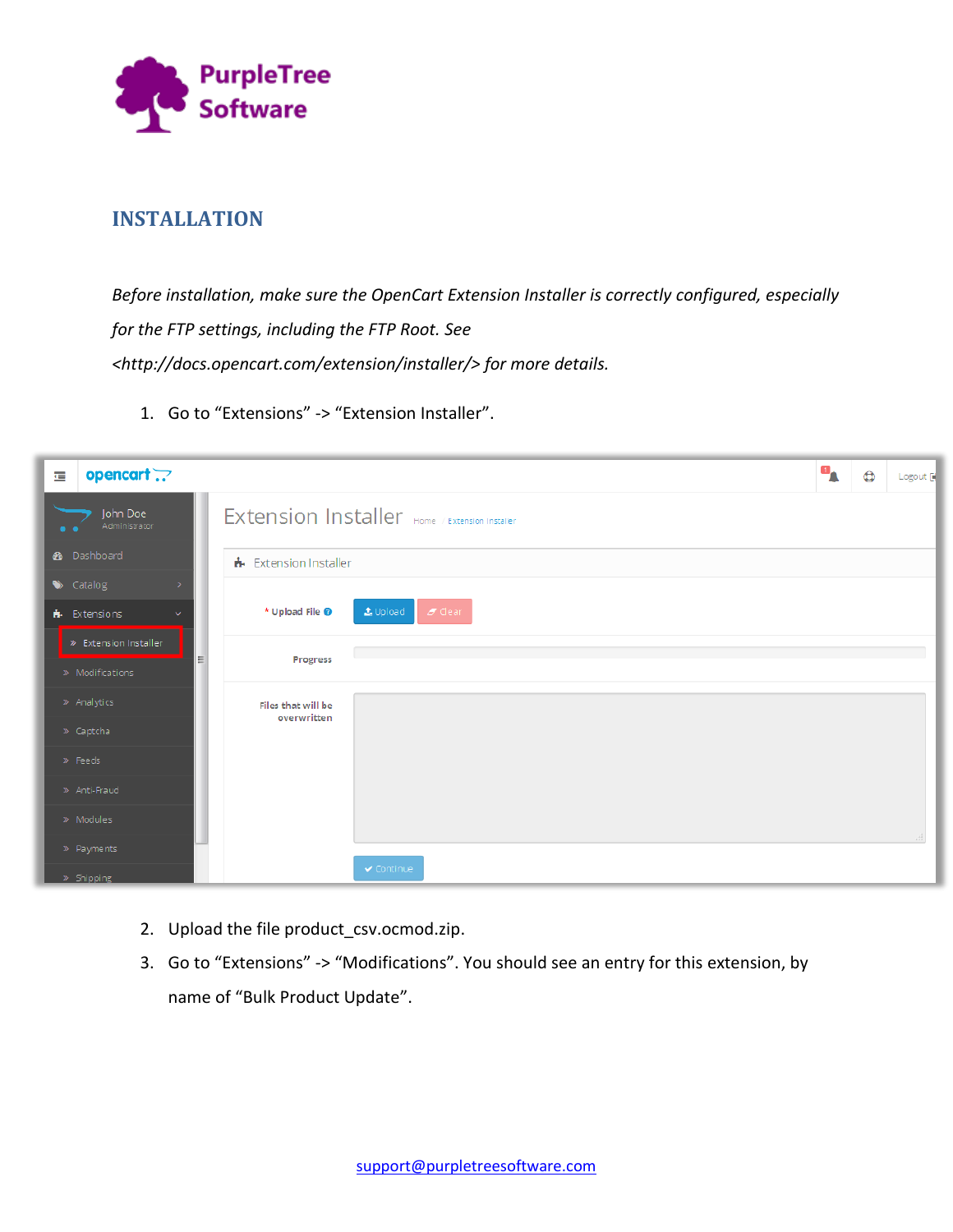

| Modifications Home / Modifications                                                                                                |                    |         |               |            | ø<br>會<br>F.           |  |  |  |  |  |
|-----------------------------------------------------------------------------------------------------------------------------------|--------------------|---------|---------------|------------|------------------------|--|--|--|--|--|
| ♦ Whenever you enable / disable or delete a modification you need to click the refresh button to rebuild your modification cache! |                    |         |               |            |                        |  |  |  |  |  |
| <b>■</b> Modification List                                                                                                        |                    |         |               |            |                        |  |  |  |  |  |
| General<br>Log                                                                                                                    |                    |         |               |            |                        |  |  |  |  |  |
| m<br>Modification Name $\sim$                                                                                                     | Author             | Version | <b>Status</b> | Date Added | Action                 |  |  |  |  |  |
| Bulk Product Update for OpenCart 2.x                                                                                              | Purpletree         | 2.x     | Enabled       | 22/06/2017 | $\delta$<br><b>Iel</b> |  |  |  |  |  |
| Local copy OCMOD by iSenseLabs                                                                                                    | <i>i</i> SenseLabs | 1.3     | Enabled       | 20/06/2017 | <b>Po</b><br>٥         |  |  |  |  |  |
| Showing 1 to 2 of 2 (1 Pages)                                                                                                     |                    |         |               |            |                        |  |  |  |  |  |

#### 4. Click on the Refresh button, on top right of the page.

| John Doe<br>Administrator       |               |                           | Modifications Home / Modifications                                                                                                |                |         |               |            | ø                         |  |  |
|---------------------------------|---------------|---------------------------|-----------------------------------------------------------------------------------------------------------------------------------|----------------|---------|---------------|------------|---------------------------|--|--|
| <b>3</b> Dashboard              |               |                           | Success: You have modified modifications!                                                                                         |                |         |               |            |                           |  |  |
| $\blacktriangleright$ Catalog   |               |                           |                                                                                                                                   |                |         |               |            |                           |  |  |
| <b>n</b> Extensions             | $\rightarrow$ |                           | ● Whenever you enable / disable or delete a modification you need to click the refresh button to rebuild your modification cache! |                |         |               |            |                           |  |  |
| Design                          | ->            |                           | <b>II</b> Modification List                                                                                                       |                |         |               |            |                           |  |  |
| <b>■</b> Sales                  |               |                           | General<br>Log                                                                                                                    |                |         |               |            |                           |  |  |
| & Customers                     |               |                           |                                                                                                                                   |                |         |               |            |                           |  |  |
| $\triangleleft$ Marketing       |               | F                         | Modification Name $\sim$                                                                                                          | Author         | Version | <b>Status</b> | Date Added | Action                    |  |  |
| <b><math>\Phi</math></b> System |               | m                         | Bulk Product Update for OpenCart 2.x                                                                                              | Purpletree     | 2.x     | Enabled       | 22/06/2017 | $\sqrt{2}$<br>$\bullet$   |  |  |
| <b>1.</b> Bulk Product Update   |               | $\overline{\mathbb{R}^n}$ | Local copy OCMOD by iSenseLabs                                                                                                    | i Se nse La bs | 1.3     | Enabled       | 20/06/2017 | $\mathcal{C}_\mathcal{S}$ |  |  |

5. Go to "System -> Users -> User Group > Edit Administrator".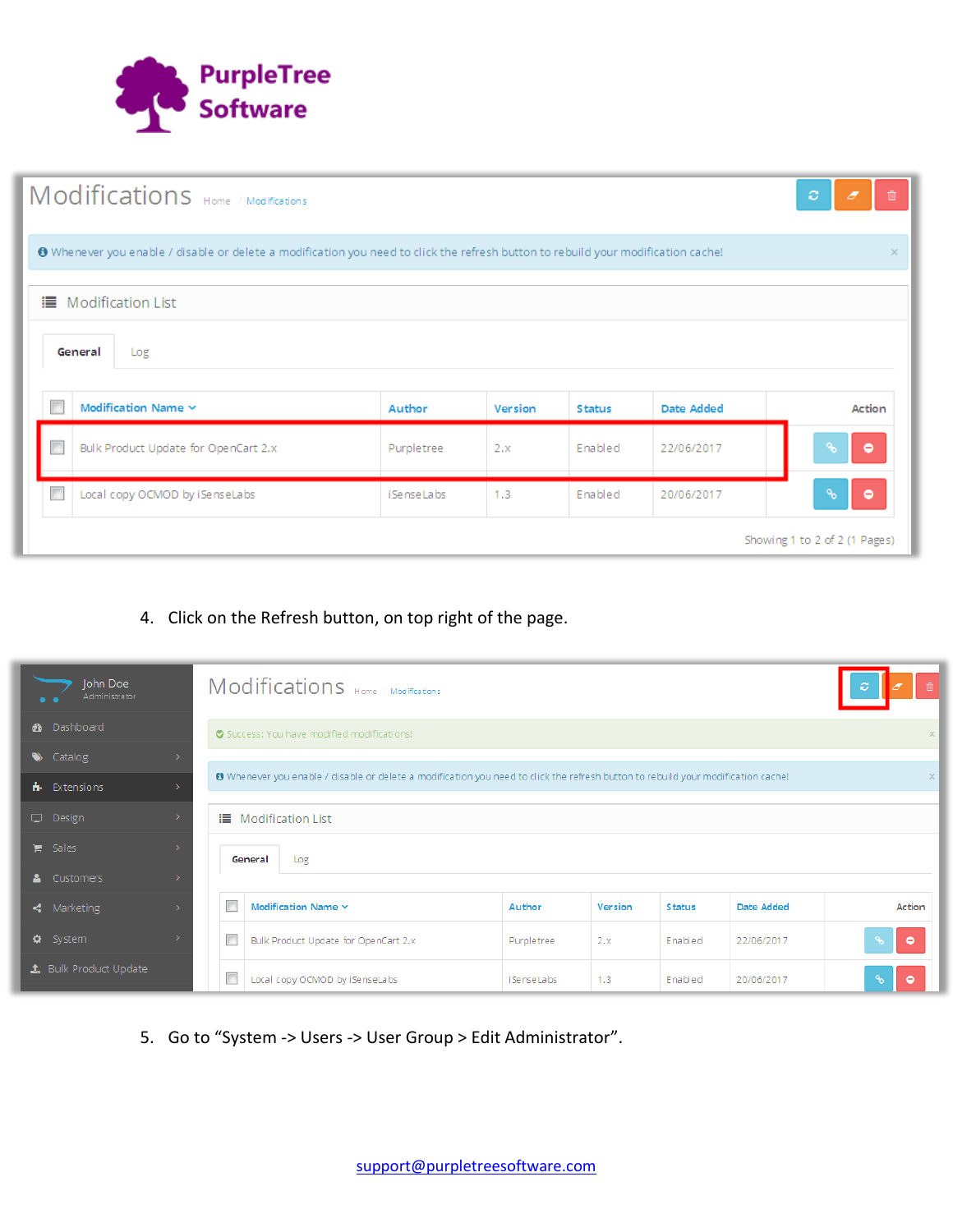

| John Doe<br>Administrator |                    | User Groups Home / User Groups            |                               |
|---------------------------|--------------------|-------------------------------------------|-------------------------------|
| <b>8</b> Dashboard        |                    | <b>■</b> User Group                       |                               |
| Catalog                   |                    | $\Box$                                    | Action                        |
| <b>i</b> Extensions       |                    | User Group Name $\vee$                    |                               |
| Design                    |                    | П<br>Administrator                        | g.                            |
| <b>■</b> Sales            | $\rightarrow$<br>릐 | $\Box$<br>Demonstration                   | $\mathcal{E}$                 |
| & Customers               | $\rightarrow$      |                                           | Showing 1 to 2 of 2 (1 Pages) |
| $\triangleleft$ Marketing | $\rightarrow$      |                                           |                               |
| <b>#</b> System           | $\checkmark$       | OpenCart @ 2009-2017 All Rights Reserved. |                               |
| » Settings                |                    | Version 2.1.0.1                           |                               |
| » Users                   |                    |                                           |                               |
| » Users                   |                    |                                           |                               |
| > User Groups             |                    |                                           |                               |

6. Set access and modify permissions for 'tool/product\_csv' and

# 'extensions/extensions/purpletree\_product\_bulkupdate'

| John Doe<br>Administrator     |                    | User Groups Home / User Groups |                                               | $\boxdot$<br>$\leftarrow$ |
|-------------------------------|--------------------|--------------------------------|-----------------------------------------------|---------------------------|
| <b>3</b> Dashboard            |                    | Edit User Group                |                                               |                           |
| $\blacktriangleright$ Catalog | $\rightarrow$      |                                |                                               |                           |
| $\mathbf{h}$ Extensions       | $\rightarrow$      | * User Group Name              | Administrator                                 |                           |
| Design                        | $\rightarrow$      | <b>Access Permission</b>       | U tool/error_log                              | ᆂ                         |
| <b>■</b> Sales                | -5                 |                                | I tool/export_import_                         |                           |
| & Customers                   | $\rightarrow$      |                                | tool/product_csv                              |                           |
| $\triangleleft$ Marketing     | E<br>$\rightarrow$ |                                | <b>IMPROVISION CONTRACTOR</b><br>total/coupon |                           |
| <b>#</b> System               | $\checkmark$       |                                | Select All / Unselect All                     |                           |
| » Settings                    |                    |                                |                                               |                           |
| » Users                       |                    | <b>Modify Permission</b>       | dool/error_log<br>tool/export_import          |                           |
| » Users                       |                    |                                | tool/product_csv                              |                           |
| > User Groups                 |                    |                                | tool/upload                                   |                           |
|                               |                    |                                | total/coupon                                  |                           |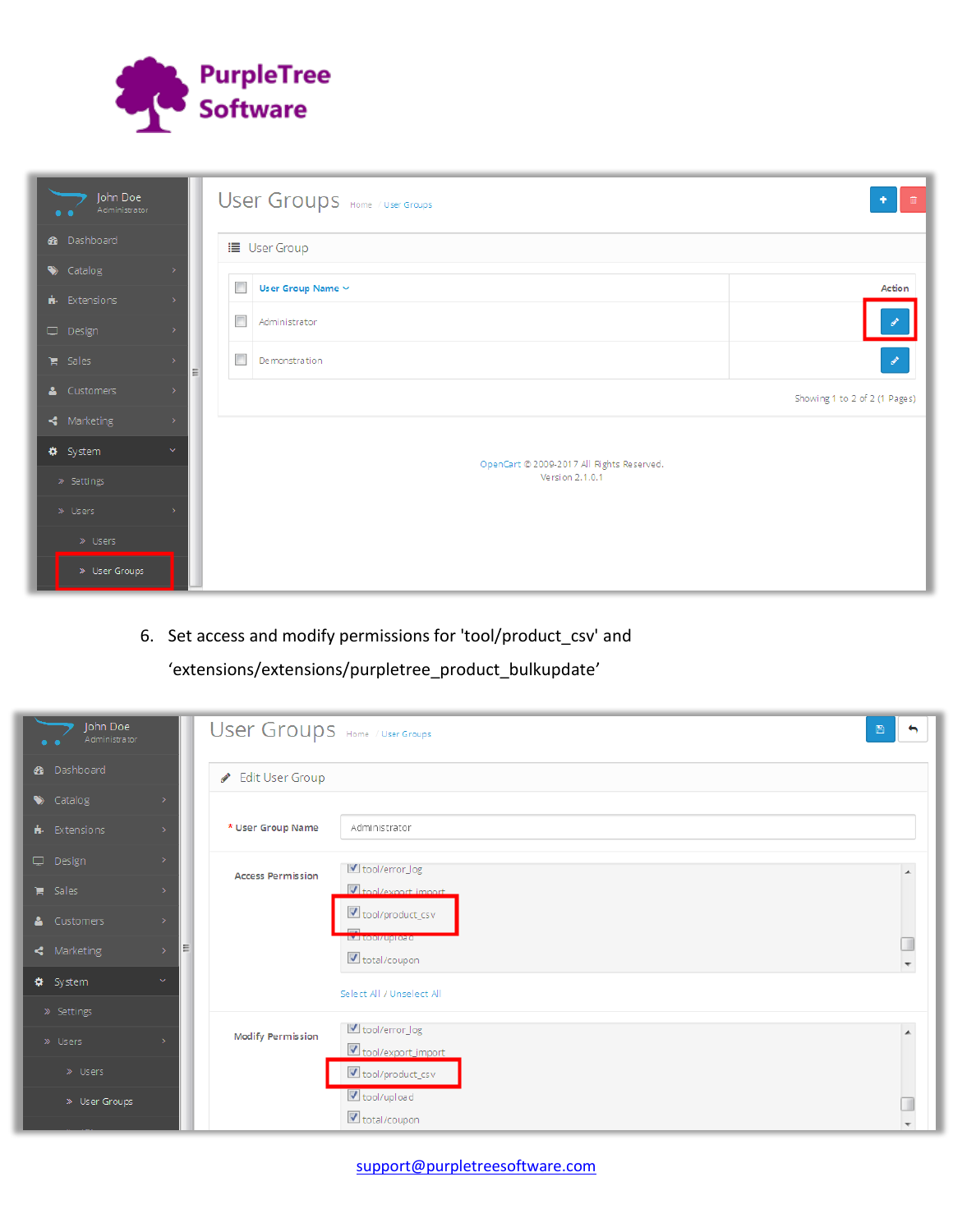

7. Now go to "Extensions->extensions" and select modules, search for "Purpletree Bulk Product Update" and click on button 1 to install module then button 2 for editing status.

| <b>Purpletree Blog Setting</b>                      | Enabled         | ۰ |
|-----------------------------------------------------|-----------------|---|
| Purpletree Bulk Product Update                      | <b>Disabled</b> |   |
| <b>Purpletree Category Seller Featured Products</b> | Enabled         | ٥ |
| <b>Purpletree Custom Product Designer</b>           | Enabled         | ۰ |

- 8. You'll reach on Purpletree Bulk Product Update setting page.
- 9. First of all you will Enable the module status.
- 10. After that click on "Get License" button. Enter License Key –This key is provided when you purchase the extension

| opencart ??                         |                          |                                                                                   | John Doe | <b>■ Logout</b>          |
|-------------------------------------|--------------------------|-----------------------------------------------------------------------------------|----------|--------------------------|
| <b>ENAVIGATION</b>                  |                          | Purpletree Bulk Product Update Home > Extensions > Purpletree Bulk Product Update |          |                          |
| <b>B</b> Dashboard                  |                          |                                                                                   |          |                          |
| Catalog<br>$\rightarrow$            | E                        | Edit Purpletree Bulk Product Update Setting                                       |          |                          |
| <b>N</b> - Extensions               |                          |                                                                                   |          |                          |
| » Marketplace                       |                          | License                                                                           |          |                          |
| » Installer                         |                          | Enabled<br><b>Status</b>                                                          |          | $\overline{\phantom{a}}$ |
| > Extensions                        |                          | <b>License key button</b><br>Get License                                          |          |                          |
| » Modifications                     |                          |                                                                                   |          |                          |
| » Events                            |                          |                                                                                   |          |                          |
| $\Box$ Design<br>$\rightarrow$      |                          | OpenCart @ 2009-2019 All Rights Reserved.<br><b>Version 3.0.2.0</b>               |          |                          |
| $\mathbb{F}$ Sales<br>$\rightarrow$ |                          |                                                                                   |          |                          |
| 8<br>Customers<br>$\rightarrow$     |                          |                                                                                   |          |                          |
| Marketing<br>$\rightarrow$          |                          |                                                                                   |          |                          |
| <b>♦</b> System<br>$\rightarrow$    | $\overline{\phantom{a}}$ |                                                                                   |          |                          |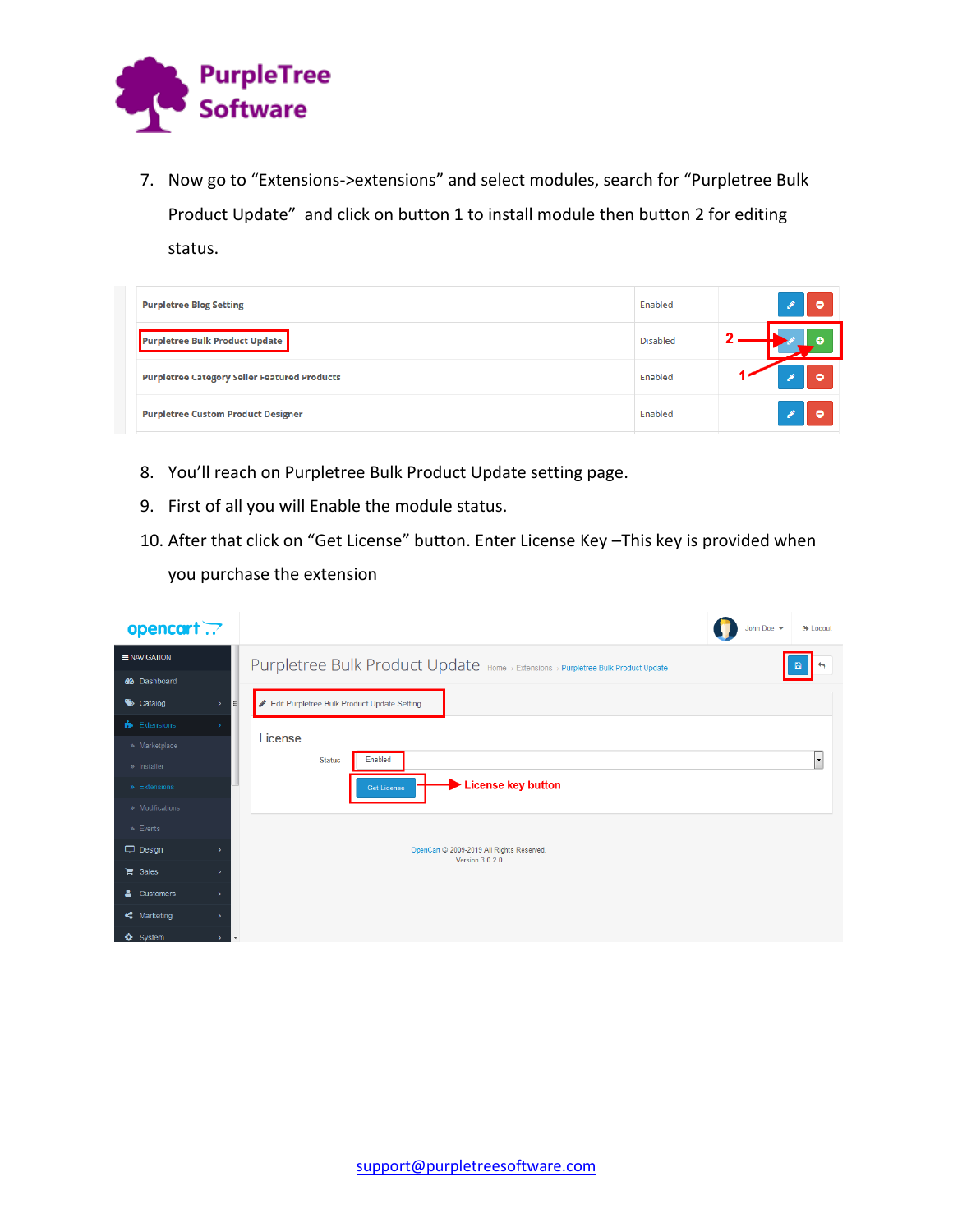

| opencart ??                            |    |                                                                                     | John Doe | <b>■ Logout</b>             |
|----------------------------------------|----|-------------------------------------------------------------------------------------|----------|-----------------------------|
| <b>ENAVIGATION</b>                     |    | Purpletree Bulk Product Undata<br>ee Bulk Product Update                            |          | $\boxtimes$<br>$\leftarrow$ |
| <b>B</b> Dashboard                     |    | ×                                                                                   |          |                             |
| $\bullet$ Catalog<br>$\rightarrow$     | EI | <b>Enter License Key</b><br>Edit Purpletree Bulk Product<br>Enter License Key<br>Ok |          |                             |
| <b>N</b> - Extensions<br>$\rightarrow$ |    |                                                                                     |          |                             |
| » Marketplace                          |    | License<br>Dont Have License Key                                                    |          |                             |
| » Installer                            |    | <b>Status</b>                                                                       |          | Ы                           |
| > Extensions                           |    | Get License                                                                         |          |                             |
| » Modifications                        |    |                                                                                     |          |                             |
| » Events                               |    |                                                                                     |          |                             |
| $\Box$ Design<br>$\rightarrow$         |    | OpenCart @ 2009-2019 All Rights Reserved.<br>Version 3.0.2.0                        |          |                             |
| $\mathbb{F}$ Sales<br>$\rightarrow$    |    |                                                                                     |          |                             |
| & Customers<br>$\rightarrow$           |    |                                                                                     |          |                             |
| Marketing<br>$\rightarrow$             |    |                                                                                     |          |                             |
| <b>‡</b> System<br>$\rightarrow$       |    |                                                                                     |          |                             |

11. If you have not License key then, go to Admin >Extension> Extension > Purpletree Bulk Product update > Edit Module > Click on "Don't Have License key" button. Enter your Order ID which was generated when you placed an order for our extension and "Email ID". Click on Submit Button and your license key will be filled on License key.

| opencart .?                                | John Doe<br>E Logout                                                                     |
|--------------------------------------------|------------------------------------------------------------------------------------------|
| <b>ENAVIGATION</b>                         | Purpletree Bulk Product Undata<br>Ð<br>$\leftarrow$<br>ee Bulk Product Update            |
| <b>B</b> Dashboard                         | $\times$                                                                                 |
| $\bullet$ Catalog<br>$\rightarrow$         | <b>Enter License Key</b><br>Edit Purpletree Bulk Product<br>E<br>Ok<br>Enter License Key |
| <b>N</b> - Extensions<br>$\rightarrow$     |                                                                                          |
| » Marketplace                              | License<br>Dont Have License Key                                                         |
| » Installer                                | $\overline{\phantom{a}}$<br><b>Status</b>                                                |
| » Extensions                               | Get License                                                                              |
| » Modifications                            |                                                                                          |
| > Events                                   |                                                                                          |
| $\Box$ Design<br>$\rightarrow$             | OpenCart @ 2009-2019 All Rights Reserved.<br><b>Version 3.0.2.0</b>                      |
| $\mathbf{F}$ Sales<br>$\rightarrow$        |                                                                                          |
| & Customers<br>$\rightarrow$               |                                                                                          |
| $\triangleleft$ Marketing<br>$\rightarrow$ |                                                                                          |
| System<br>۰                                |                                                                                          |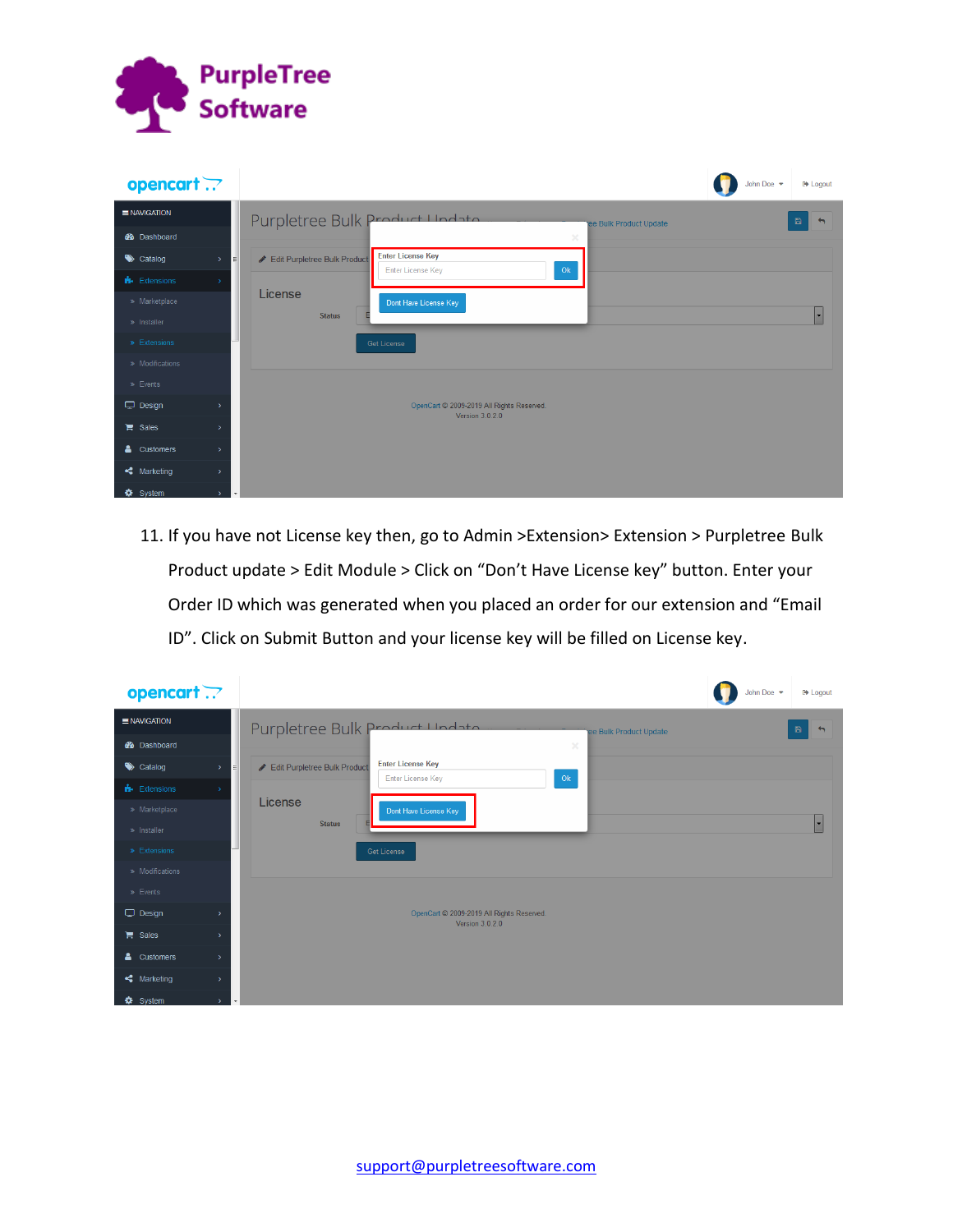

| opencart .?                                |                                                                                          | John Doe | <b>■ Logout</b>          |
|--------------------------------------------|------------------------------------------------------------------------------------------|----------|--------------------------|
| <b>E</b> NAVIGATION                        | Purpletree Bulk Product Undata<br>ee Bulk Product Update                                 |          | Ð<br>$\leftarrow$        |
| <b>B</b> Dashboard                         | $\times$                                                                                 |          |                          |
| $\bullet$ Catalog<br>$\,$                  | <b>Enter License Key</b><br>Edit Purpletree Bulk Product<br>E<br>Ok<br>Enter License Key |          |                          |
| <b>R</b> Extensions<br>$\rightarrow$       |                                                                                          |          |                          |
| » Marketplace                              | License<br>Dont Have License Key                                                         |          |                          |
| » Installer                                | <b>Status</b><br>Order ID                                                                |          | $\overline{\phantom{a}}$ |
| » Extensions                               | Order ID                                                                                 |          |                          |
| » Modifications                            | <b>Email ID</b>                                                                          |          |                          |
| > Events                                   | Email ID                                                                                 |          |                          |
| $\Box$ Design<br>$\rightarrow$             | Submit                                                                                   |          |                          |
| $\mathbb{F}$ Sales<br>$\rightarrow$        |                                                                                          |          |                          |
| 8<br>Customers<br>$\,$                     |                                                                                          |          |                          |
| $\triangleleft$ Marketing<br>$\rightarrow$ |                                                                                          |          |                          |
| <b>☆</b> System<br>$\mathcal{P}$           | $\overline{\phantom{a}}$                                                                 |          |                          |

- 12. After that click on save button.
- 13. You'll see the Bulk Product Update menu just above Reports menu.

| John Doe<br>Administrator                      |                                                                                                                                   | Modifications Home / Modifications        |                |         |               |                   | Ø.                          |           |  |
|------------------------------------------------|-----------------------------------------------------------------------------------------------------------------------------------|-------------------------------------------|----------------|---------|---------------|-------------------|-----------------------------|-----------|--|
| <b>8</b> Dashboard                             |                                                                                                                                   | Success: You have modified modifications! |                |         |               |                   |                             |           |  |
| $\blacktriangleright$ Catalog<br>$\rightarrow$ |                                                                                                                                   |                                           |                |         |               |                   |                             |           |  |
| $\mathbf{h}$ Extensions<br>۰,                  | O Whenever you enable / disable or delete a modification you need to click the refresh button to rebuild your modification cache! |                                           |                |         |               |                   |                             |           |  |
| Design<br>$\rightarrow$                        |                                                                                                                                   | <b>IE</b> Modification List               |                |         |               |                   |                             |           |  |
| $\blacksquare$ Sales<br>5                      | General<br>Log                                                                                                                    |                                           |                |         |               |                   |                             |           |  |
| & Customers<br>->                              |                                                                                                                                   |                                           |                |         |               |                   |                             |           |  |
| $\triangleleft$ Marketing<br>$\rightarrow$     |                                                                                                                                   | Modification Name ~                       | Author         | Version | <b>Status</b> | <b>Date Added</b> |                             | Action    |  |
| <b>Φ</b> System                                |                                                                                                                                   | Bulk Product Update for OpenCart 2.x      | Purpletree     | 2.x     | Enabled       | 22/06/2017        | $\delta$                    | $\bullet$ |  |
| <b>主</b> Bulk Product Update                   |                                                                                                                                   | Local copy OCMOD by iSenseLabs            | i Se nse La bs | 1.3     | Enabled       | 20/06/2017        | $\mathcal{C}_{\mathcal{O}}$ | ۰         |  |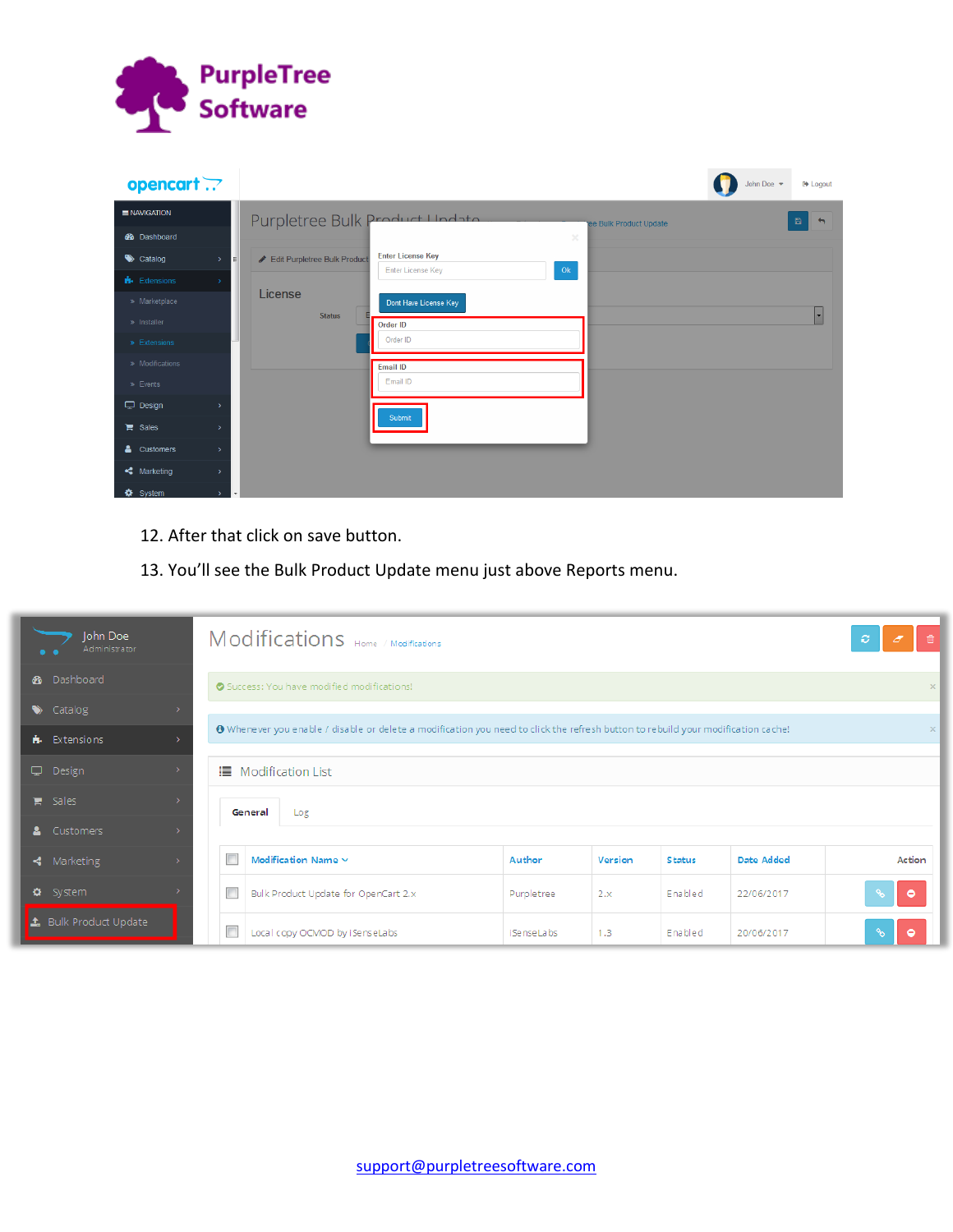

# **USAGE INSTRUCTIONS**

- 1. Click on "Bulk Product Update" link on the admin menu on left panel.
- 2. Now export the product data, which you would edit later and upload. For that, use the Export Section on the page. Select the language for which you want to download products. The default language for the store will be selected by default. Now click on "Export" button.

*Note: In case of very less memory being available for the script, you may see error "Fatal error: Allowed memory size of XXXXXXX bytes exhausted (tried to allocate XX bytes)". If error reporting is OFF, there could be a white page appearing instead of this error message on Export operation. In such a case, you need to ask your host to increased memory\_limit on your server to a reasonable number as per number of products in your store.*

| John Doe<br>Administrator       | Bulk Product Update Home / Bulk Product Update<br>↔     |  |
|---------------------------------|---------------------------------------------------------|--|
| <b>3</b> Dashboard              | <b>■ Bulk Product Update</b>                            |  |
| Catalog                         | Select language from dropdown                           |  |
| <b>n</b> Extensions             | Import<br>Export                                        |  |
| Design                          | Language<br>Language<br>$\cdot$<br>$\blacktriangledown$ |  |
| $\mathbb{F}$ Sales              | File to be                                              |  |
| & Customers                     | No file selected.<br>Browse<br>Export<br>uploaded       |  |
| $\triangleleft$ Marketing       | Import                                                  |  |
| <b><math>\Phi</math></b> System |                                                         |  |
| <b>1</b> Bulk Product Update    |                                                         |  |

- 3. The exported csv file has following columns. Do not remove the first row, as it contains headers. You can edit any information on this file as part of product edit. There are following columns available in the csv file:
	- Product Id (this is system generated, do not change)
	- Product name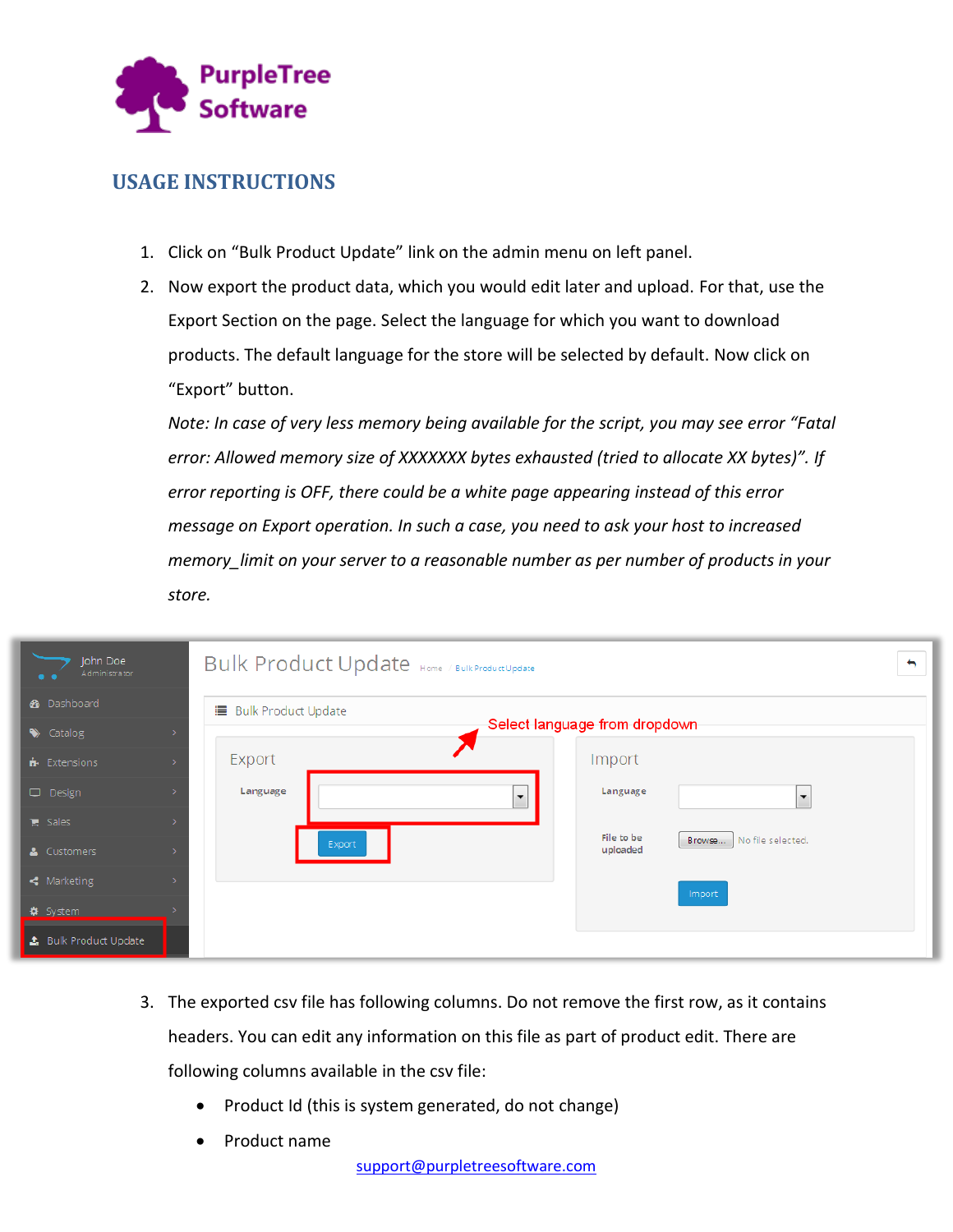

- SKU
- Description
- Stock status
- Price
- Meta title
- Meta keywords
- Meta description
- 4. Use "Import" section on the page to import the modified csv file. Upload csv file and select language from dropdown for which you want to update the data. Click on "Import" button.

*Note: In case of very less memory being available for the script, you may see error "Fatal error: Allowed memory size of XXXXXXX bytes exhausted (tried to allocate XX bytes)". If error reporting is OFF, there could be a white page appearing instead of this error message on Import operation. In such a case, you need to ask your host to increased memory\_limit on your server to a reasonable number as per number of products in your store.*

| John Doe<br>Administrator                                |                          | Bulk Product Update Home / Bulk Product Update |                                                       |
|----------------------------------------------------------|--------------------------|------------------------------------------------|-------------------------------------------------------|
| <b>2</b> Dashboard                                       | ⊫<br>Bulk Product Update |                                                | Select language from dropdown.                        |
| Catalog<br>$\mathbf{h}$ Extensions                       | Export                   |                                                | Import                                                |
| Design                                                   | Language                 | $\overline{\phantom{a}}$                       | Language<br>$\overline{\phantom{0}}$                  |
| <b>■</b> Sales<br>& Customers                            |                          | Export                                         | File to be<br>No file selected.<br>Browse<br>uploaded |
| $\triangleleft$ Marketing                                |                          |                                                | Import                                                |
| <b><math>\Phi</math></b> System<br>4 Bulk Product Update |                          |                                                |                                                       |

5. After successful import, success message is shown with no. of products updated and details of invalid products, if any, in the csv.

[support@purpletreesoftware.com](mailto:support@purpletreesoftware.com)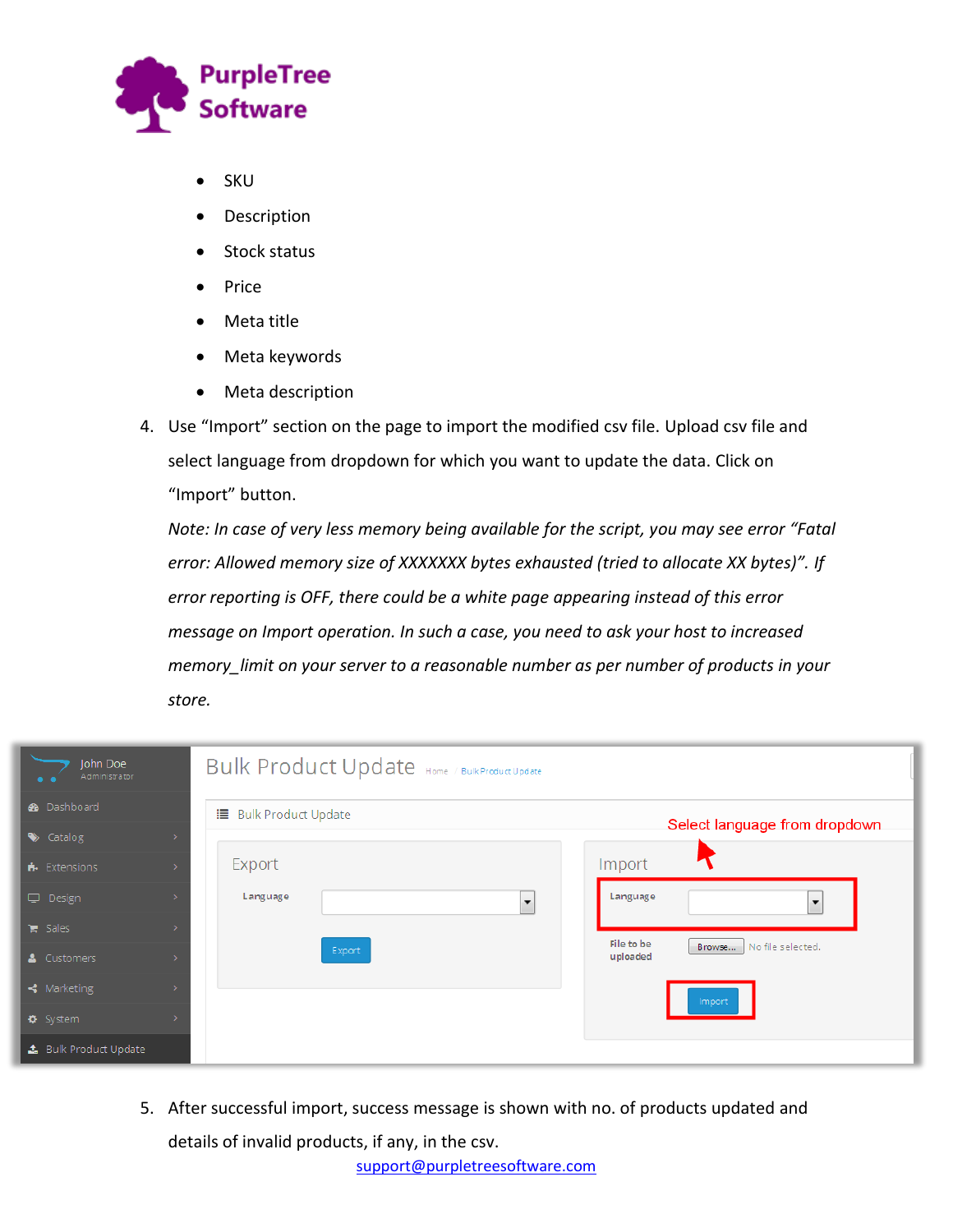

| Bulk Product Update Home / Bulk Product Update       | $\blacklozenge$                                                                                                   |  |
|------------------------------------------------------|-------------------------------------------------------------------------------------------------------------------|--|
| Success<br>19 products details updated successfully. | $\times$                                                                                                          |  |
| <b>■ Bulk Product Update</b>                         |                                                                                                                   |  |
| Export<br>Language<br>۰<br>Export                    | Import<br>Language<br>$\overline{\phantom{a}}$<br>File to be<br>No file selected.<br>Browse<br>uploaded<br>Import |  |
|                                                      |                                                                                                                   |  |

**Important**: Keep first row intact in the CSV file while uploading.